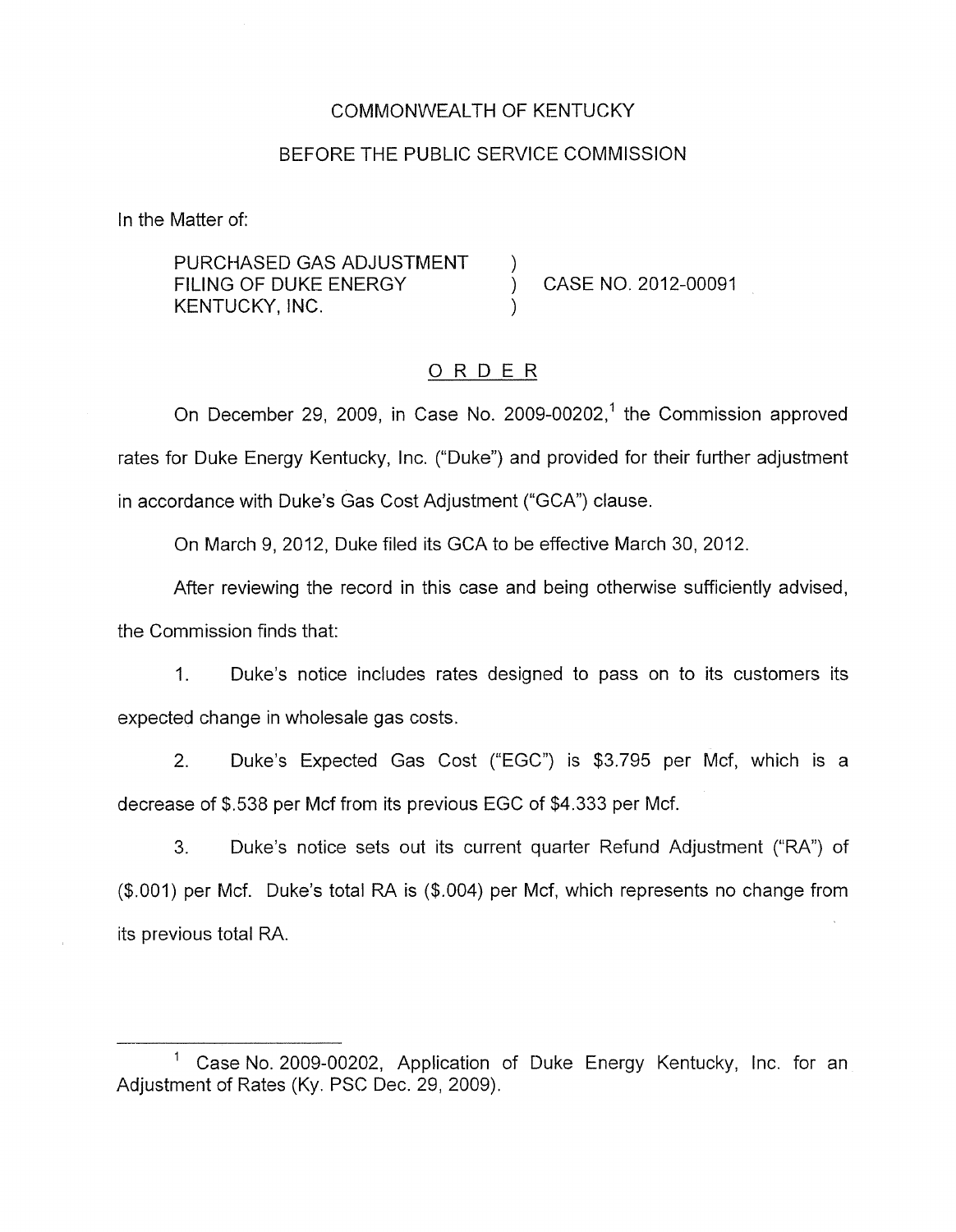4. Duke's notice sets out its current quarter Actual Adjustment ("AA") of \$. 174 per Mcf. Duke's total AA is (\$. 134) per Mcf, which represents no change from its previous total AA.

5. Duke's notice sets out a current quarter Balancing Adjustment ("BA") of \$.OOO per Mcf. Duke's total BA of \$.004 per Mcf represents no change from its previous total BA.

6. Duke's Gas Cost Recovery ("GCR") rate is \$3.661 per Mcf, which is a decrease of \$.538 per Mcf from its previous GCR of \$4.199 per Mcf.

7. The rates as proposed by Duke and set forth in the Appendix to this Order are fair, just, and reasonable, and should be approved for final meter readings by Duke on and after March 30,2012.

IT IS THEREFORE ORDERED that:

1. The rates proposed by Duke and set forth in the Appendix to this Order are approved for final meter readings on and after March 30, 2012.

2. Within 20 days of the date of this Order, Duke shall file its revised tariffs with this Commission setting out the rates approved herein and reflecting that they were approved pursuant to this Order.

By the Commission μи **ENTERED MAR 22 2012 KENTUCKY PUBLIC** /ICE COMMI**SSION** 

nive∕ Director

Case No. 2012-00091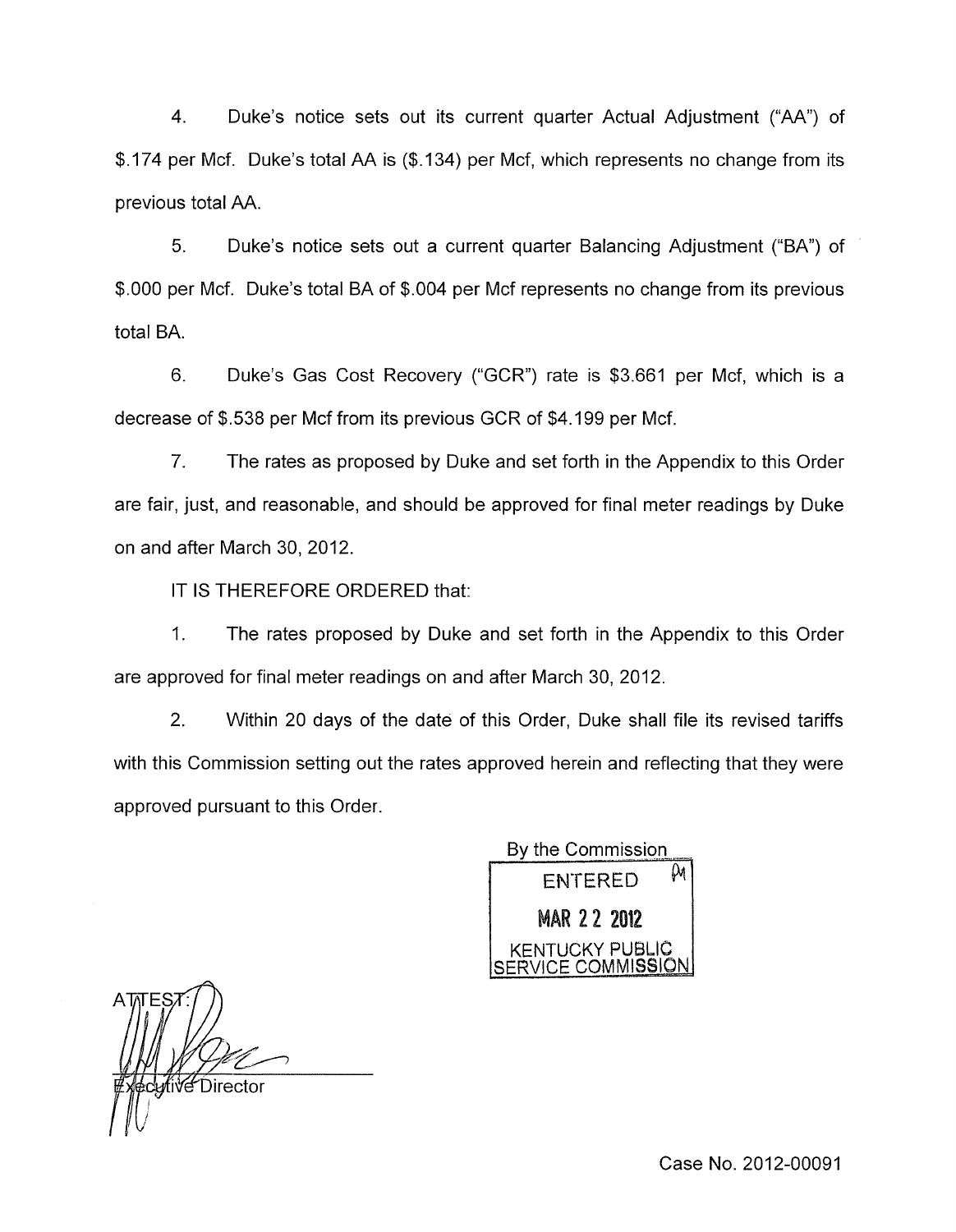## APPENDIX

# APPENDIX TO AN ORDER OF THE KENTUCKY PUBLIC SERVICE COMMISSION IN CASE NO. 2012-00091 DATED MAR 2 2 ZUIZ

The following rates and charges are prescribed for the customers served by Duke Energy Kentucky, Inc. All other rates and charges not specifically mentioned herein shall remain the same as those in effect under authority of the Commission prior to the effective date of this Order

### GAS SERVICE RATES

# RATE RS RESIDENTIAL SERVICE

|                                          | Base<br>Rate |      | Gas Cost<br>Adjustment | Total<br>Rate |
|------------------------------------------|--------------|------|------------------------|---------------|
| Commodity Charge for<br>All Ccf Consumed | \$.37213     | plus | \$.3661                | \$ .73823     |

## RATE GS GENERAL SERVICE

|                                          | Base     | Gas Cost   | Total   |
|------------------------------------------|----------|------------|---------|
|                                          | Rate     | Adjustment | Rate    |
| Commodity Charge for<br>All Ccf Consumed | \$.20530 | \$.3661    | \$.5714 |

# RIDER GCAT GAS COST ADJUSTMENT TRANSITION RIDER

The amount of this charge or (credit) shall be (\$.0134) per 100 cubic feet. This rate shall be in effect during the months of March 2012 through May 2012 and shall be updated quarterly, concurrent with the Company's GCA filings.